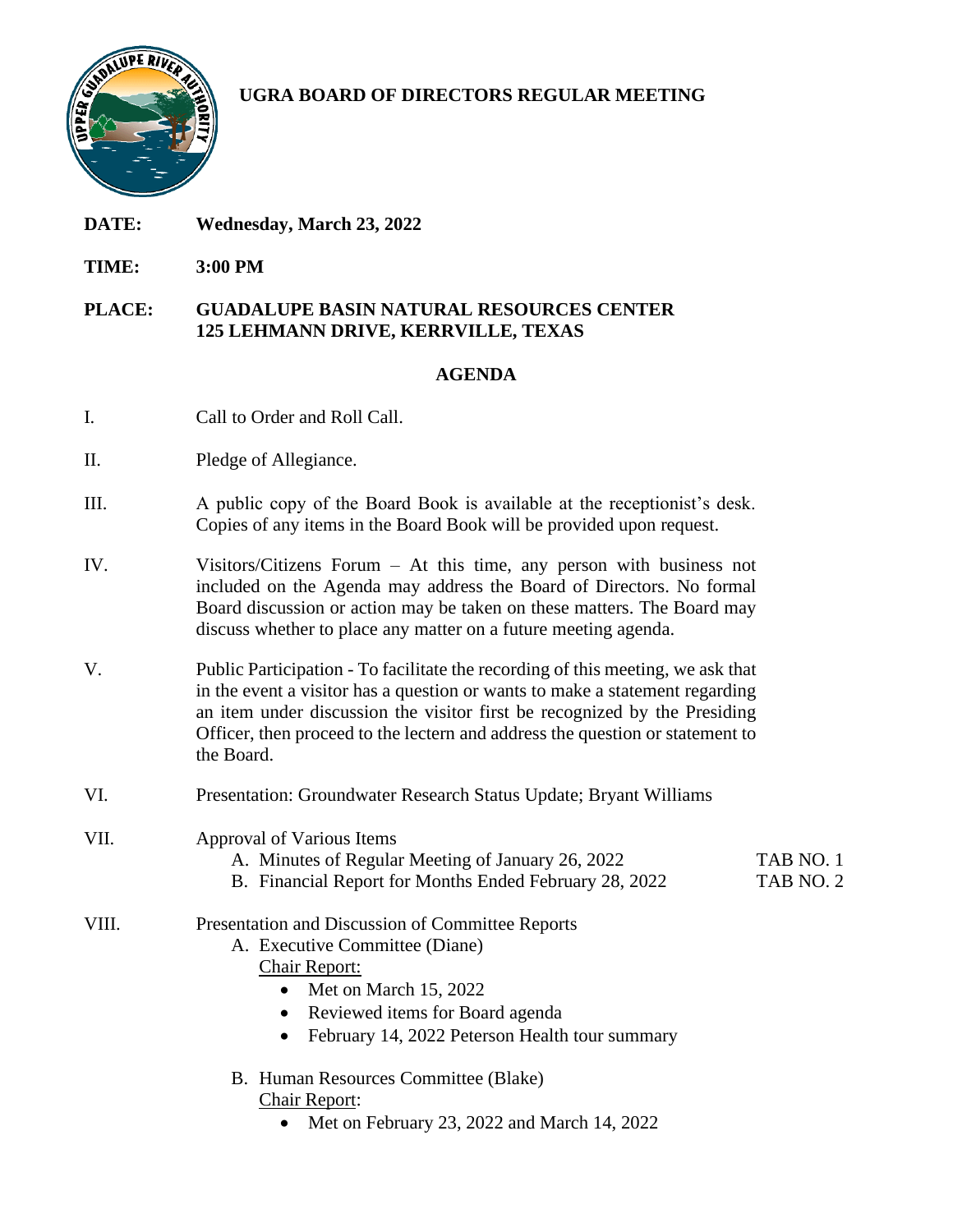### (Further discussion in Item XV)

- C. Public Outreach Committee (Blake)
	- Chair Report:
		- Did not meet
		- Large Rainwater System Incentive Program award recommendation (Further discussion in Item X)

### Staff Report:

- Application update for Rainwater Catchment Rebate Program
- D. Water Quality Committee (Bill)

## Chair Report:

- Did not meet
- Activity report

## Staff Report

- Application update for Water Enhancement through Brush Management Cost Share Program
- E. Watershed Stewardship Committee (Aaron) Chair Report:
	- Met March 10, 2022
	- Report draft documents regarding Water Resources Preservation Program
	- Feral Hog Management Program update
	- Letter to potential bounty payment violator
	- Further discussion and action in Item XI
- F. Education Committee (Maggie) Chair Report:
	- Did not meet
	- Activity report
- G. Guadalupe-Blanco River Trust (Diane and Maggie)

### Trustee Report:

- Report on committee meetings
- H. APO Advisory Council (Diane)
	- Report on March 8, 2022 meeting
- I. Ad Hoc Habitat Conservation Plan Committee (Blake)
	- Chair Report:
		- Report on February 16, 2022 discussion with USFWS, February 23, 2022 discussion with GBRA, and March 1, 2022 community leaders meeting with legal counsel
		- Further discussion and action in Item IX